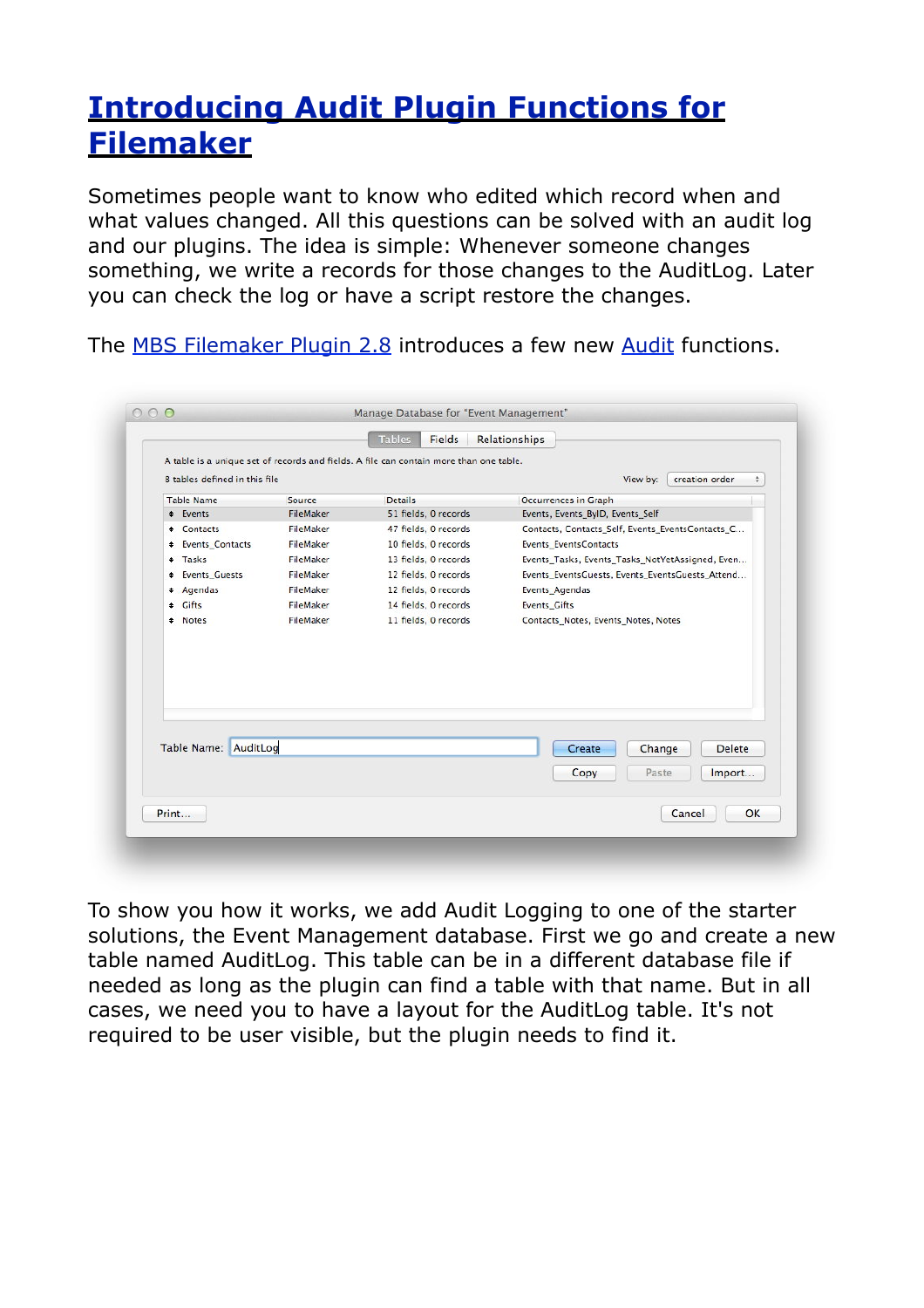|                   |                 |                    |           | <b>Fields</b><br>Relationships       |            |          |            |              |
|-------------------|-----------------|--------------------|-----------|--------------------------------------|------------|----------|------------|--------------|
| Table:            | AuditLog        | 8 fields<br>$\div$ |           |                                      |            | View by: | field name | $\hat{\div}$ |
| <b>Field Name</b> |                 | AType              |           | Options / Comments (Click to toggle) |            |          |            |              |
| <b>*</b> Action   |                 | Text               |           |                                      |            |          |            |              |
| # FieldHash       |                 | Text               |           |                                      |            |          |            |              |
| + FieldName       |                 | Text               |           |                                      |            |          |            |              |
|                   | # FieldOldValue | Text               |           |                                      |            |          |            |              |
| + FieldType       |                 | Text               |           |                                      |            |          |            |              |
| + FieldValue      |                 | Text               |           |                                      |            |          |            |              |
| * RecordID        |                 | Text               |           |                                      |            |          |            |              |
|                   | # TableName     | Text               |           |                                      |            |          |            |              |
|                   |                 |                    |           |                                      |            |          |            |              |
| Field Name:       |                 |                    |           |                                      | Type: Text |          | $\div$     | Options      |
| Comment:          |                 |                    |           |                                      |            |          |            |              |
|                   | Create          | Change             | Duplicate | Delete                               |            |          | Copy       | Paste        |

Next we create a couple of fields. Required for the plugin are FieldName, FieldHash, TableName, RecordID. So we can store which table and which field changed. RecordID is the unique ID of the record and FieldHash stores a hash value for the content of the field. Optionally you can add more fields: FieldValue, FieldOldValue, FieldType, UserName, IP, CurrentTimestamp, TimeStamp, CurrentTime, CurrentDate, Action, CurrentHostTimeStamp, PrivilegeSetName, AccountName, LayoutNumber, ApplicationVersion, FileName, HostApplicationVersion, HostName, HostIPAddress, LayoutName, PageNumber, LayoutTableName, TableID, FieldID and WindowName. In this example we added FieldValue and FieldOldValue, so we know the new and old values for the change. The action field stores what happened and FieldType can tell us what data type we have for the value. You can later add more fields if you like. The plugin dynamically detects them and fills them with values. Like if you need to know the IP of the user, simply add a new IP field and all new log entries record the IP addresses.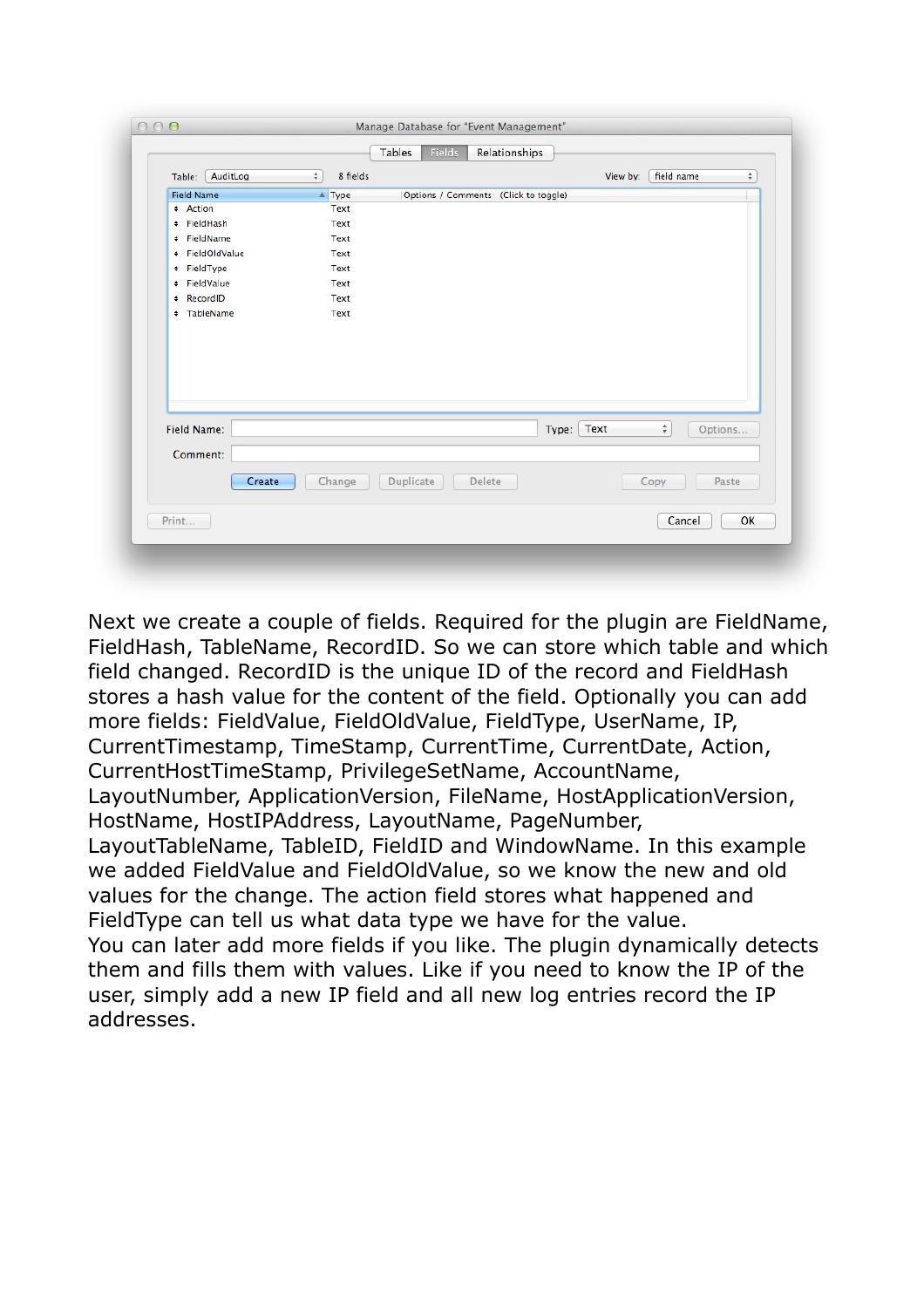|                                |                            | <b>Fields</b><br><b>Tables</b><br>Relationships                                          |
|--------------------------------|----------------------------|------------------------------------------------------------------------------------------|
| Contacts<br>Table:             | 49 fields<br>$\frac{1}{T}$ | field name<br>View by:<br>÷                                                              |
| <b>Field Name</b>              | $\triangle$ Type           | Options / Comments (Click to toggle)                                                     |
| <b>* Address Transfer</b>      | Text                       | Global                                                                                   |
| # Address Type1                | Text                       | Indexed                                                                                  |
| + Address Type2                | Text                       | Indexed                                                                                  |
| + AuditState                   | Text                       | Auto-enter Calculation replaces existing value, Can't Modify Auto                        |
| # AuditTimeStamp               | Timestamp                  | Modification Timestamp (Date and Time), Can't Modify Auto                                |
| $\div$ City1                   | Text                       | Indexed                                                                                  |
| + City2                        | Text                       | Indexed                                                                                  |
| + Company                      | Text                       | Indexed                                                                                  |
| <b>+ Date_Created</b>          | Date                       | <b>Creation Date</b>                                                                     |
| <b>+ Date Modified</b>         | Date                       | <b>Modification Date</b>                                                                 |
| + Email                        | Text                       | Indexed                                                                                  |
| <b>Email Address with Name</b> | Calculation                | from Events EventsContacts Contacts, = Name First & " " & Name Last & " <"               |
| <b>+ Email Display</b>         | Calculation                | Unstored, from Events EventsContacts Contacts, = If (TestForIWP = 1;<br>$T_{\text{max}}$ |
| AuditState<br>Field Name:      |                            | Type: Text<br>÷<br>Options                                                               |
| Comment:                       |                            |                                                                                          |
| Create                         | Change                     | <b>Duplicate</b><br><b>Delete</b><br>Copy<br>Paste                                       |
| Print                          |                            | OK<br>Cancel                                                                             |

Now we can check all the tables in the database. For each we create two fields. First AuditTimeStamp with the timestamp when record was last modified. And second the AuditState calculated field which calls our plugin. The fields do not need to have exact this names. But if you don't use the default names, you have to change them everywhere and inform the plugin.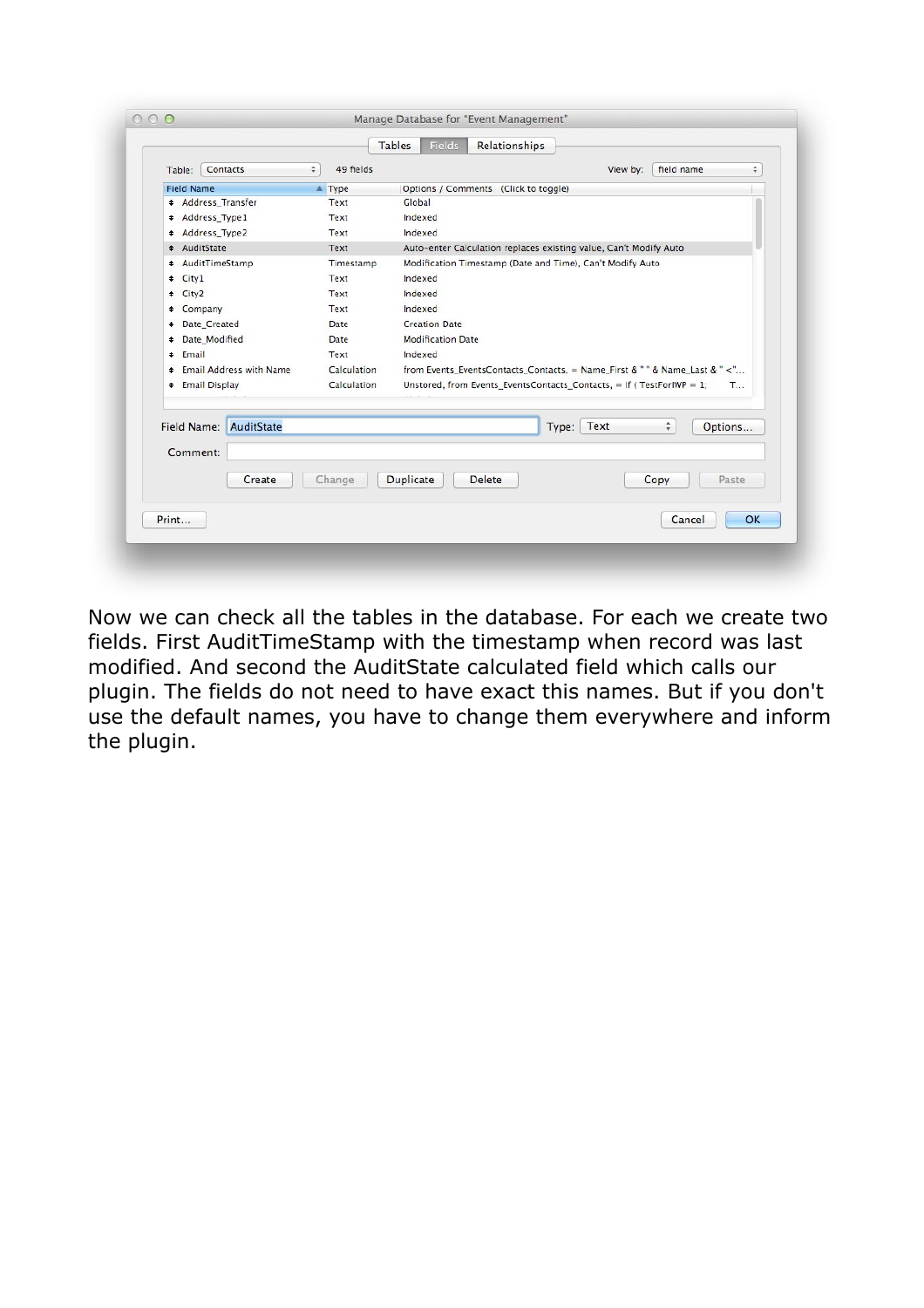| Modification<br>Timestamp (Date and Time)<br>$\div$<br>Serial number<br>● On creation ○ On commit<br>Generate:<br>next value<br>increment by 1<br>$\mathbf{1}$<br>Value from last visited record<br>Data:<br><b>Calculated value</b><br>Specify<br>Do not replace existing value of field (if any) | Creation        | Timestamp (Date and Time) |
|----------------------------------------------------------------------------------------------------------------------------------------------------------------------------------------------------------------------------------------------------------------------------------------------------|-----------------|---------------------------|
|                                                                                                                                                                                                                                                                                                    |                 |                           |
|                                                                                                                                                                                                                                                                                                    |                 |                           |
|                                                                                                                                                                                                                                                                                                    |                 |                           |
|                                                                                                                                                                                                                                                                                                    |                 |                           |
|                                                                                                                                                                                                                                                                                                    |                 |                           |
|                                                                                                                                                                                                                                                                                                    |                 |                           |
|                                                                                                                                                                                                                                                                                                    |                 |                           |
|                                                                                                                                                                                                                                                                                                    |                 |                           |
|                                                                                                                                                                                                                                                                                                    | Looked-up value | Specify                   |

Here you see the definition for the time stamp field. We check the checkbox to store here the record modification timestamp. Filemaker will update this field automatically every time the record changes. We typically do not allow the user to edit the Audit fields.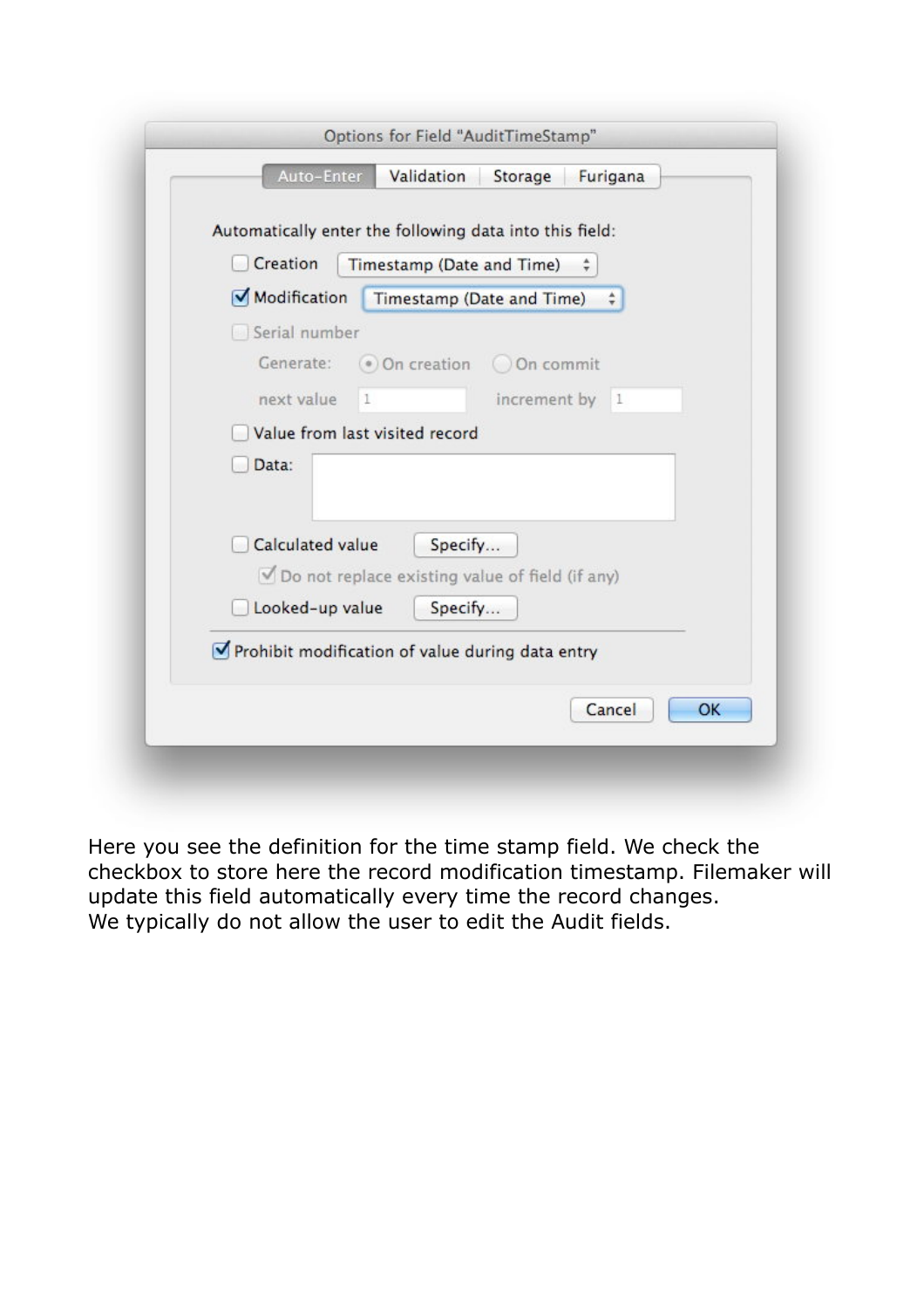| Creation                                     | Date                                                                  | Automatically enter the following data into this field: | $\frac{4}{7}$ |
|----------------------------------------------|-----------------------------------------------------------------------|---------------------------------------------------------|---------------|
| Modification                                 | Date                                                                  |                                                         | ÷             |
| Serial number                                |                                                                       |                                                         |               |
| Generate:                                    | ● On creation ○ On commit                                             |                                                         |               |
| next value                                   | $\mathbf{1}$                                                          | increment by 1                                          |               |
|                                              | Value from last visited record                                        |                                                         |               |
| Data:<br>Calculated value<br>Looked-up value | Specify<br>Do not replace existing value of field (if any)<br>Specify |                                                         |               |
|                                              |                                                                       | Prohibit modification of value during data entry        |               |

We define the AuditState field. Simply a text field which is calculated. Also make sure the checkbox "Do not replace existing value of field (if any)" is unchecked.

Here we also declare that user should not edit the field.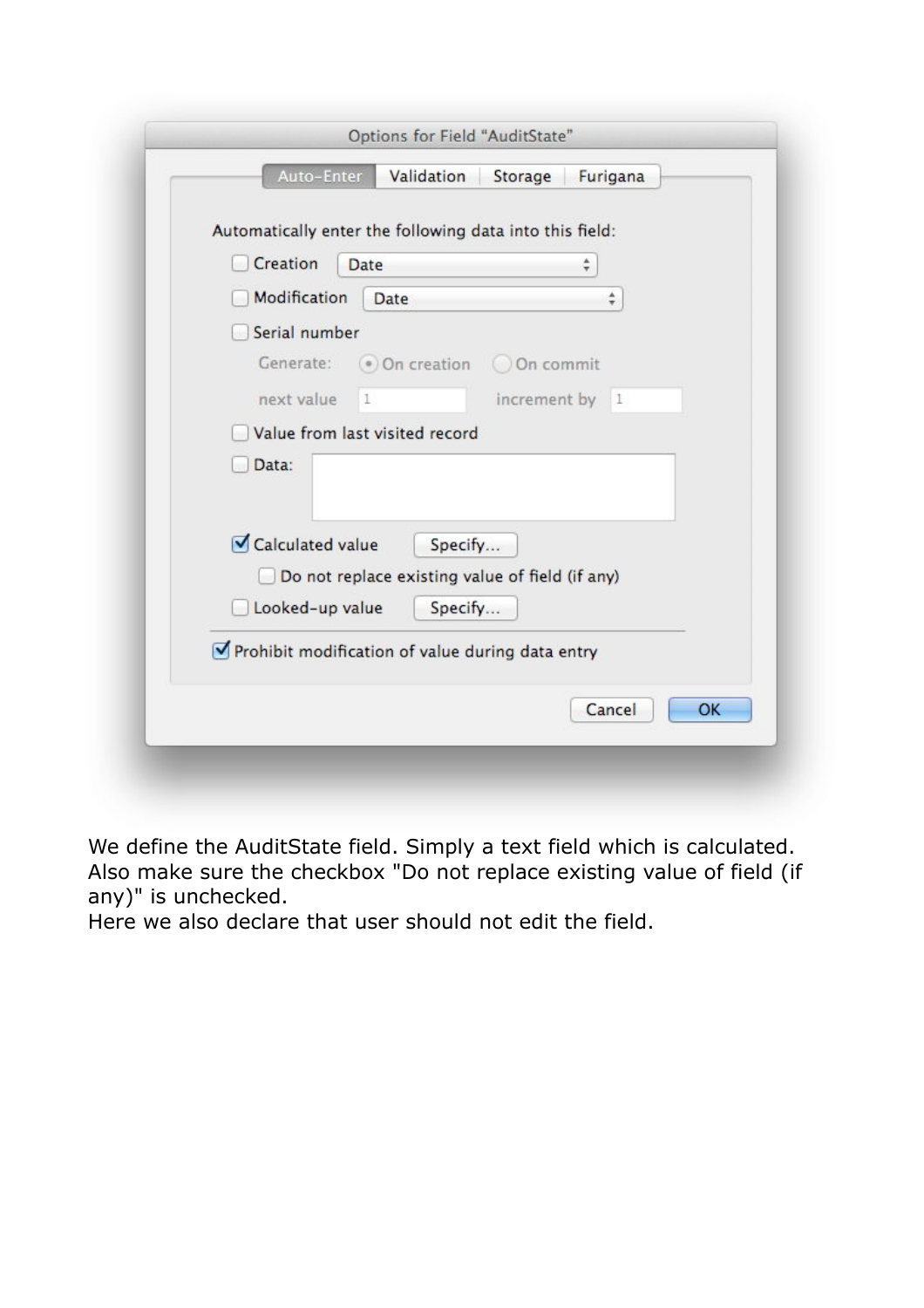| Current Table ("Events_Events #                                                       | Operators             |             | View:<br>all functions by name        | $\frac{4}{7}$ |
|---------------------------------------------------------------------------------------|-----------------------|-------------|---------------------------------------|---------------|
| Address_Transfer                                                                      | &                     | ≕<br>$\ast$ | Abs (number)<br>Acos (number)         |               |
| Address_Type1<br>Address_Type2                                                        | <b>HH</b>             |             | Asin (number)                         |               |
| AuditState                                                                            |                       | >           | Atan (number)                         |               |
| AuditTimeStamp                                                                        |                       | <<br>$\geq$ | Average (field {; field})             |               |
| City <sub>1</sub>                                                                     |                       | ×.          | Case (test1 ; result1 {; test2 ; resu |               |
| City <sub>2</sub>                                                                     | $\theta$<br>$\ddot{}$ | and         | Ceiling (number)                      |               |
| Company                                                                               |                       | or          | Char (number)                         |               |
| Date_Created                                                                          |                       | xor         | Choose (test; result0 {; result1; r   |               |
| $D_{\text{max}} = 11 - 310 - 3$                                                       |                       |             | $T = -1 - 1 + \cdots$                 |               |
| $AuditState =$                                                                        |                       |             |                                       |               |
| MBS( "Audit.Changed"; AuditTimeStamp; "Contacts")                                     |                       |             |                                       |               |
| Calculation result must be Text<br>Do not evaluate if all referenced fields are empty |                       |             | Cancel<br>OK                          |               |

In the calculation for the AuditState field, we call the plugin: MBS( "[Audit.Changed"](http://www.mbsplugins.eu/AuditChanged.shtml); AuditTimeStamp; "Contacts" ). As you see we

call the **[Audit.Changed](http://www.mbsplugins.eu/AuditChanged.shtml)** function and pass the time stamp field from above. Third parameter is the name of the table. Filemaker simply does not tell the plugin what name the current table has, so we need to pass it here. If the table contains fields which you don't want to be logged or you have given AuditState/AuditTimeStamp fields a different name, you should pass them here as additional parameters. So for example you can call MBS( ["Audit.Changed](http://www.mbsplugins.eu/AuditChanged.shtml)"; AuditTimeStamp; "Contacts"; "myAuditState"; "myTimeStamp"; "internalField" ). This way the plugin will not log those three fields. Unstored calculations and global fields are never logged. With the function [Audit.SetIgnoredFieldNames](http://www.mbsplugins.eu/AuditSetIgnoredFieldNames.shtml) you can globally define which fields you want to ignore always.